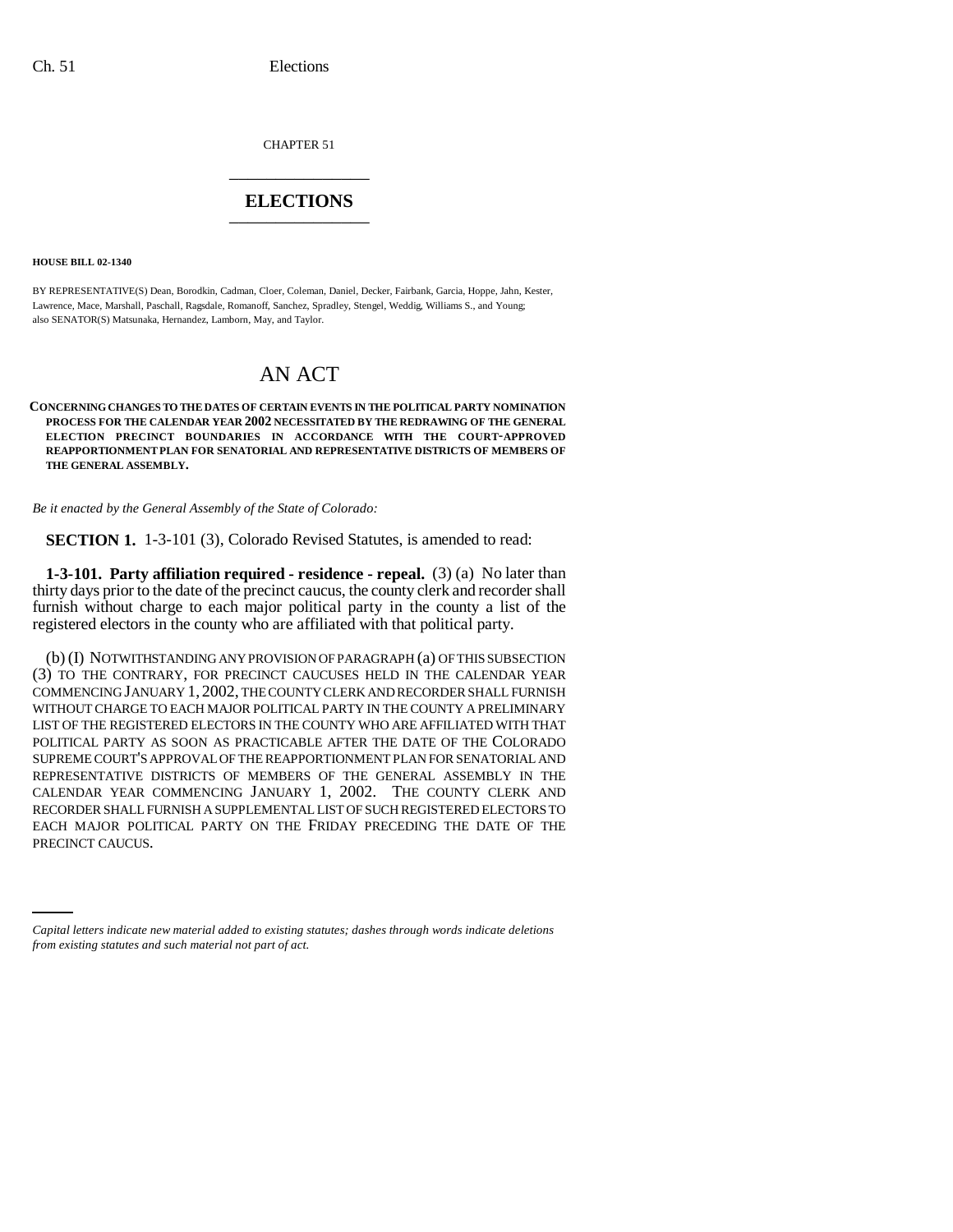(II) THIS PARAGRAPH (b) IS REPEALED, EFFECTIVE JULY 1, 2002.

**SECTION 2.** 1-3-102 (1) (a), Colorado Revised Statutes, is amended to read:

**1-3-102. Precinct caucuses - repeal.** (1) (a) (I) Precinct committeepersons and delegates to county assemblies shall be elected at precinct caucuses that shall be held in a public place or in a private home that is open to the public during the caucus in or proximate to each precinct at a time and place to be fixed by the county central committee or executive committee of each political party on the second Tuesday in April in each even-numbered year, which day shall be known as "precinct caucus day".

(II) (A) NOTWITHSTANDING ANY PROVISION OF SUBPARAGRAPH (I) OF THIS PARAGRAPH (a) TO THE CONTRARY, FOR THE CALENDAR YEAR COMMENCING JANUARY 1, 2002, PRECINCT COMMITTEEPERSONS AND DELEGATES TO COUNTY ASSEMBLIES SHALL BE ELECTED AT PRECINCT CAUCUSES THAT SHALL BE HELD ON TUESDAY, APRIL 23, 2002, IN A PUBLIC PLACE OR IN A PRIVATE HOME THAT IS OPEN TO THE PUBLIC DURING THE CAUCUS IN OR PROXIMATE TO EACH PRECINCT AT A TIME AND PLACE TO BE FIXED BY THE COUNTY CENTRAL COMMITTEE OR EXECUTIVE COMMITTEE OF EACH POLITICAL PARTY.

(B) THIS SUBPARAGRAPH (II) IS REPEALED, EFFECTIVE JULY 1, 2002.

**SECTION 3.** 1-3-103 (9), Colorado Revised Statutes, is amended to read:

**1-3-103. Party committees - repeal.** (9) (a) No later than ninety days after the organization of the state central committees of the two major political parties in each odd-numbered year, each committee shall adopt in its bylaws or rules its general guidelines and regulations for all county party matters. Such bylaws or rules shall establish a procedure for the selection of delegates to any party assembly that is consistent with party practice. Any method under such procedure for choosing or allocating delegates in a county based on the number of votes cast at an election for a particular candidate shall be uniform among the counties so that all types of ballots are counted or not counted for purposes of determining the number of votes cast. Any county central committee may adopt its own rules and regulations in conformance with those of the state central committee. In the absence of county rules pertaining to specific items, the party's state central committee's guidelines, rules, and regulations shall apply. Each state central committee shall file its party's bylaws or rules with the secretary of state no later than the first Monday in February in each even-numbered year and, if filed prior to that date, the bylaws or rules may be amended until that date. No bylaw or rule may be filed or amended after the first Monday in February in each even-numbered year. Where the bylaws or rules are not filed in accordance with this section, the party's state central committee, as well as the party's county central committee, shall be subject to the code through the general election of the same year.

(b) (I) THE GENERAL ASSEMBLY HEREBY FINDS AND DECLARES THAT THE DATES OF THE PRECINCT CAUCUSES, COUNTY ASSEMBLIES, AND CERTAIN EVENTS RELATED TO THE POLITICAL PARTY NOMINATION PROCESS SPECIFIED IN THIS CODE MUST BE CHANGED FOR THE CALENDAR YEAR COMMENCING JANUARY 1, 2002, IN ORDER TO FACILITATE THE REDRAWING OF GENERAL ELECTION PRECINCT BOUNDARIES CAUSED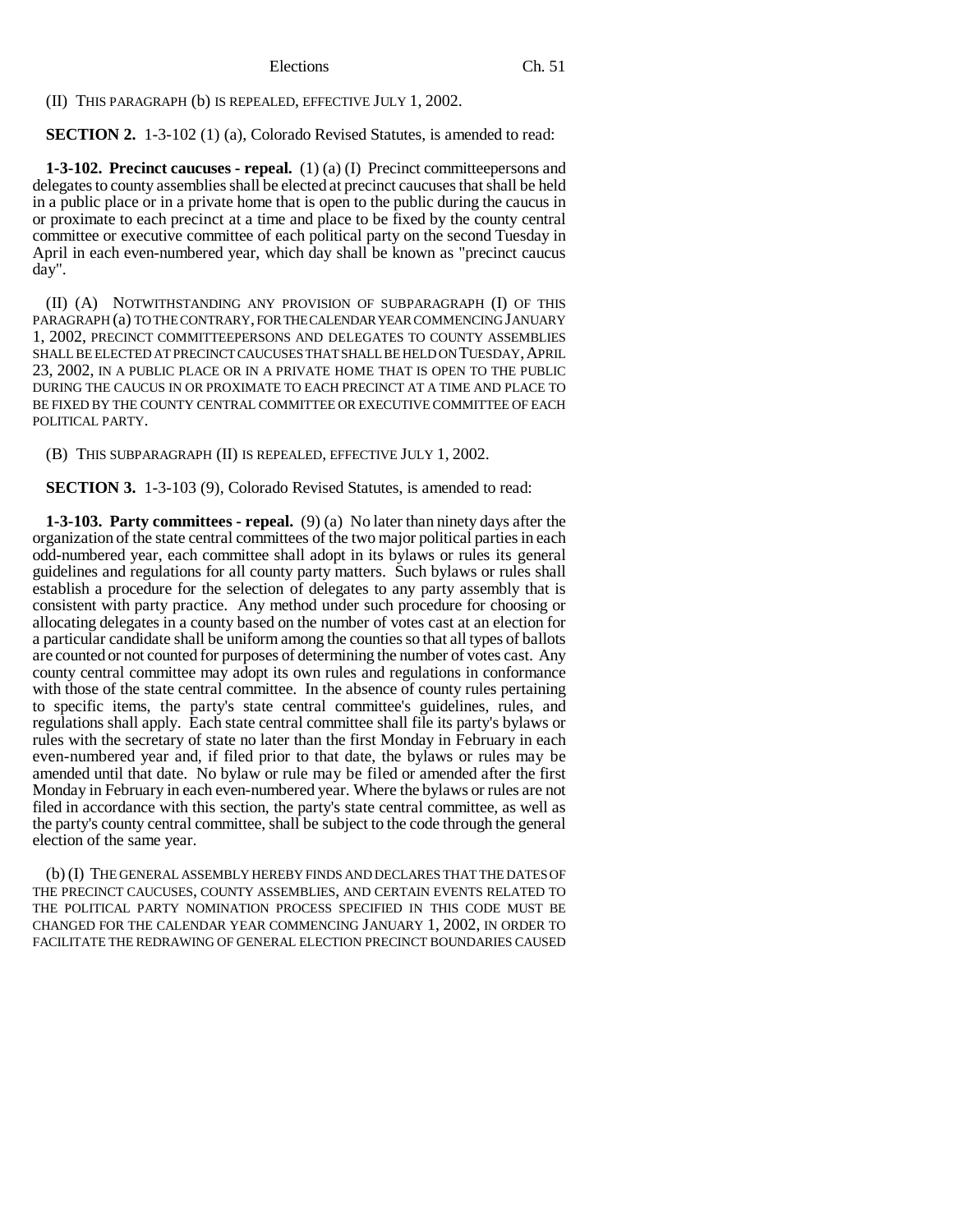### Ch. 51 Elections

BY THE REAPPORTIONMENT PLAN FOR SENATORIAL AND REPRESENTATIVE DISTRICTS APPROVED AND FILED IN THE YEAR 2002. THE GENERAL ASSEMBLY RECOGNIZES THAT CERTAIN RULES AND BYLAWS OF THE TWO MAJOR POLITICAL PARTIES MAY BE IN CONFLICT WITH SUCH STATUTORY CHANGES BUT FINDS THAT SUCH CHANGES MUST SUPERSEDE THOSE RULES AND BYLAWS FOR PURPOSES OF IMPLEMENTING THE REAPPORTIONMENT PLAN IN THE YEAR 2002.

(II) TO THE EXTENT THAT THE PROVISIONS OF SECTION 1-3-101 (3) (b), 1-3-102 (1) (a) (II), 1-4-602 (1) (a) (II), 1-4-602 (4) (b), OR 1-5-103 (1) (b) OF THIS CODE CONFLICT WITH ANY PARTY RULE OR BYLAW, THE PROVISIONS OF SUCH SECTION OR SECTIONS SHALL CONTROL.

(III) THIS PARAGRAPH (b) IS REPEALED, EFFECTIVE JULY 1, 2002.

**SECTION 4.** 1-4-602 (1) (a) and (4), Colorado Revised Statutes, are amended to read:

**1-4-602. Delegates to party assemblies - repeal.** (1) (a) (I) County assemblies shall be held not less than ten days nor more than thirty days after the precinct caucuses held on the second Tuesday in April. The county central committee or executive committee shall fix the number of delegates from each precinct to participate in the county assembly pursuant to the procedure for the selection of delegates contained in the state party central committee's bylaws or rules. The persons receiving the highest number of votes at the precinct caucus shall be the delegates to the county assembly from the precinct. If two or more candidates receive an equal number of votes for the last available place in the election of delegates to county assemblies at the precinct caucuses, the delegate shall be determined by lot by the candidates. Except as provided in subsections (2) and (6) of this section, delegates to all other party assemblies shall be selected by the respective county assemblies from among the members of the county assemblies pursuant to the state party central committee's bylaws or rules.

(II) (A) NOTWITHSTANDING ANY PROVISION OF SUBPARAGRAPH (I) OF THIS PARAGRAPH (a) TO THE CONTRARY, FOR THE CALENDAR YEAR COMMENCING JANUARY 1, 2002, COUNTY ASSEMBLIES SHALL BE HELD ON ANY DATE AFTER THE PRECINCT CAUCUSES HELD ON APRIL 23, 2002, BUT NO LATER THAN MAY 18, 2002. ALL OTHER PROVISIONS OF SUBPARAGRAPH (I) OF THIS PARAGRAPH (a), EXCEPT AS TO THE DATES OF COUNTY ASSEMBLIES, SHALL APPLY TO COUNTY ASSEMBLIES HELD IN THE CALENDAR YEAR COMMENCING JANUARY 1, 2002.

(B) THIS SUBPARAGRAPH (II) IS REPEALED, EFFECTIVE JULY 1, 2002.

(4) (a) All places established for holding precinct caucuses shall be designated by a sign conspicuously posted no later than twelve days before the precinct caucuses. The sign shall be substantially in the following form: "Precinct caucus place for precinct no. ......" The lettering on the sign and the precinct number shall be black on a white background with all letters and numerals at least four inches in height. Any precinct caucus subsequently removed and held in a place other than the place stated on the sign is null and void.

(b) (I) NOTWITHSTANDING ANY PROVISION OF PARAGRAPH (a) OF THIS SUBSECTION